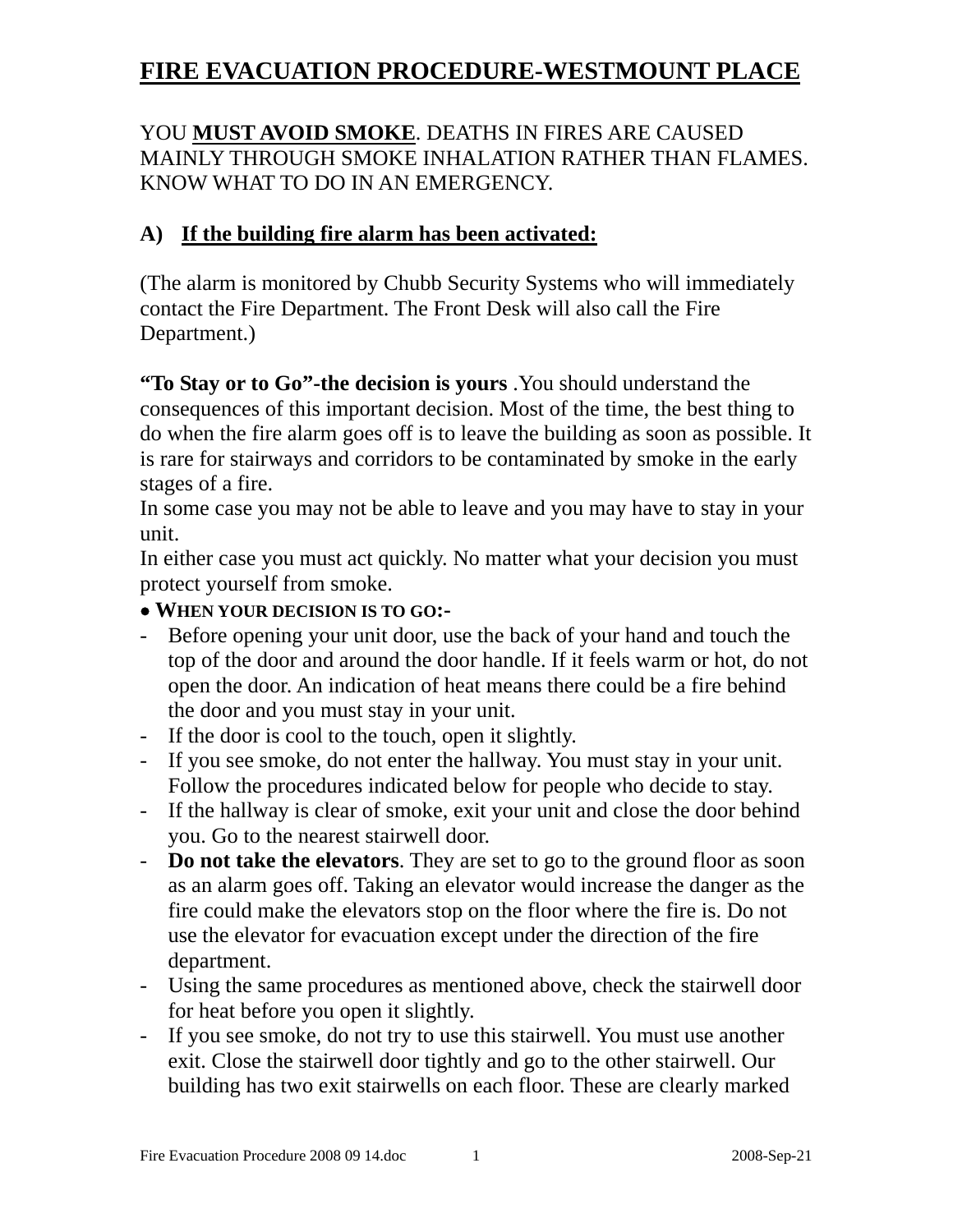with an exit sign. You should know the location of the stairwell doors.

- If the stairwell is clear of smoke, enter it, close the door behind you and exit the building.
- If both stairwells have smoke in them return to your unit and follow the procedure below.
- • **WHEN THE DECISION IS TO STAY:-**

## **(as you are unable to exit the building due to impaired mobility or smoke)**

- If there is smoke in the hallway or stairwell call the emergency number 911 and tell them your location. Advise them that there is an emergency situation in your building. The 911 operator will give you further instructions.
- DO NOT call 911 unless there is smoke as the lines can get overloaded.
- Keep the door of the unit closed but unlocked.
- Use duct tape to seal cracks around the door to the unit and place wet towels at the bottom. Seal vents, air ducts and other areas where smoke could enter the unit.
- Stay in the unit until help arrives. The caregiver should stay with the person with impaired mobility. The firemen will evacuate both people together
- **People with impaired mobility, which results in them not being able to use the stairwells to exit the building, must give their names and Unit number to Security at the Front Desk.**
- **A list of such names is kept at the Front Desk and also at the Firebox so the firefighters know where to find the people needing special assistance**.

# **B) If a fire alarm sounds** *within* **an apartment unit on your floor:**

If you hear a fire alarm coming from your unit or another unit on your floor (Not the louder building fire alarm) follow these steps:-

- Remain calm but always react quickly to alarms or other indicators of emergency conditions.
- If your own alarm has gone off, check quickly that it is a real emergency i.e. the alarm has not gone off accidentally. If it is not an emergency, call the front desk (403-269-5151) to let them know the situation.
- Some units have a fire/ security panel near the door of the unit and the alarm can be silenced by turning the key on the fire/security panel. Other types will have a feature which enables them to be silenced at the smoke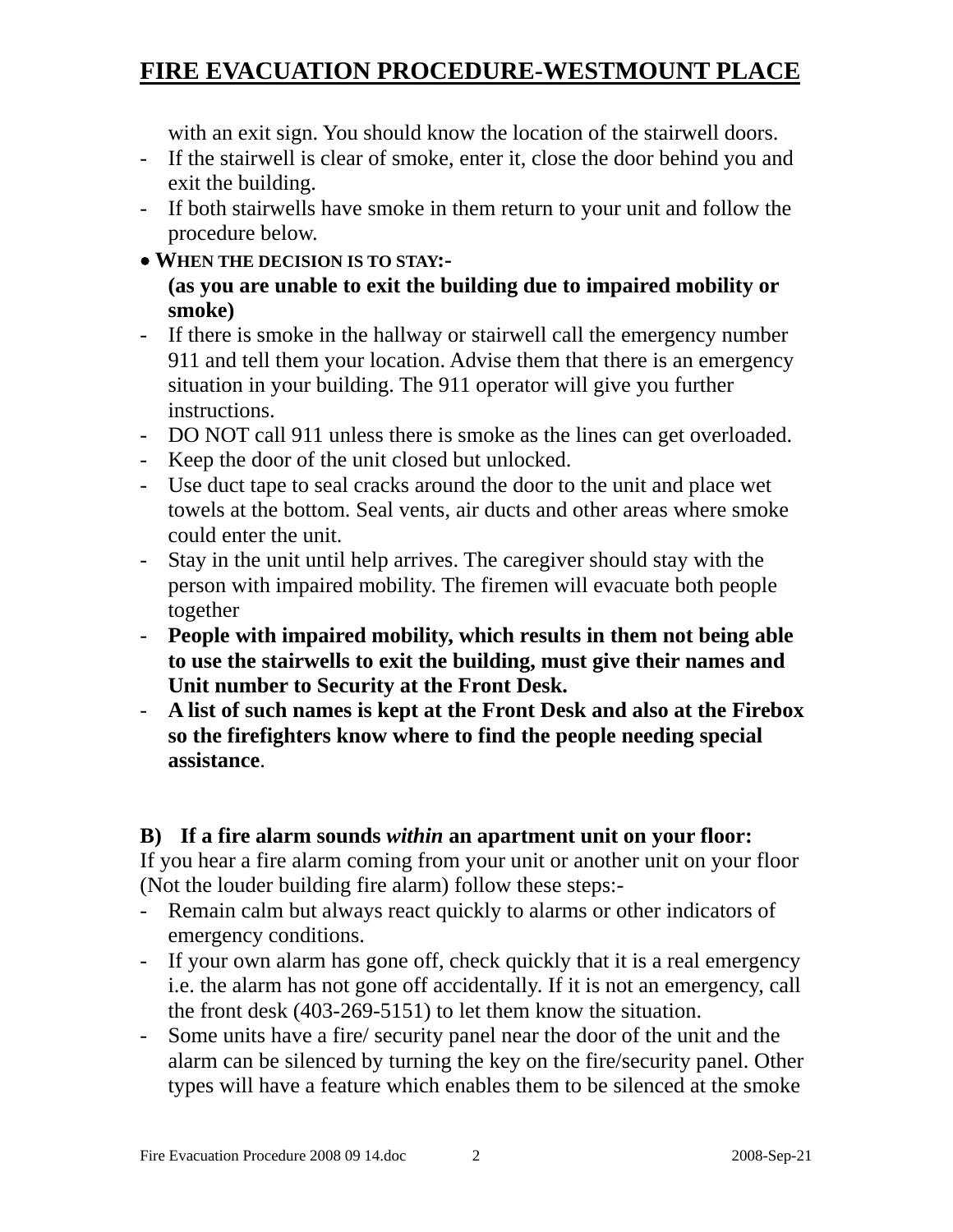detector itself.

- If it is an emergency, unless there is smoke in the hallway, leave the unit and close the door.
- If safe to do so, alert residents inside the unit from where the alarm is sounding.
- Activate the closest fire alarm. There are two fire alarm pull stations on each floor - one at each of the exit doors which lead to the stairwells.
- If possible, leave the building via a safe stairwell.
- When you cannot exit due to smoke in the hallway/ stairwells or because of physical disability, stay in your unit.
- If there is smoke in the hallway or stairwells call the emergency number 911 and tell them your location. Advise them that there is an emergency situation on your floor in the building. The 911 operator will give you further instructions.
- DO NOT call 911 unless there is smoke as the lines can get overloaded.
- Keep the door of the unit closed but unlocked.
- Use duct tape to seal cracks around the door to the unit and place wet towels at the bottom. Seal vents, air ducts and other areas where smoke could enter the unit.
- Stay in the unit until help arrives.

# **C) If a fire is already happening inside your own unit.**

# • When the **fire is manageable:**-

If the fire is **very small and manageable** you may consider using your own fire extinguisher or using one of the extinguishers in the glass cases located on each floor to put it out. This decision should be made very carefully-while you do not want to take unnecessary risks you may be able to prevent a more serious situation from happening by putting out the fire yourself.

# • When the **fire is unmanageable:**-

- Unless there is smoke in the hallway, leave the unit and close the door.
- Activate the closest fire alarm. There are two fire alarm pull stations on each floor- one at each of the exit doors which lead to the stairwells.
- If possible, leave the building via a safe stairwell.
- When you cannot exit due to smoke in the hallway / stairwells or because of physical disability, seek refuge immediately in another unit on your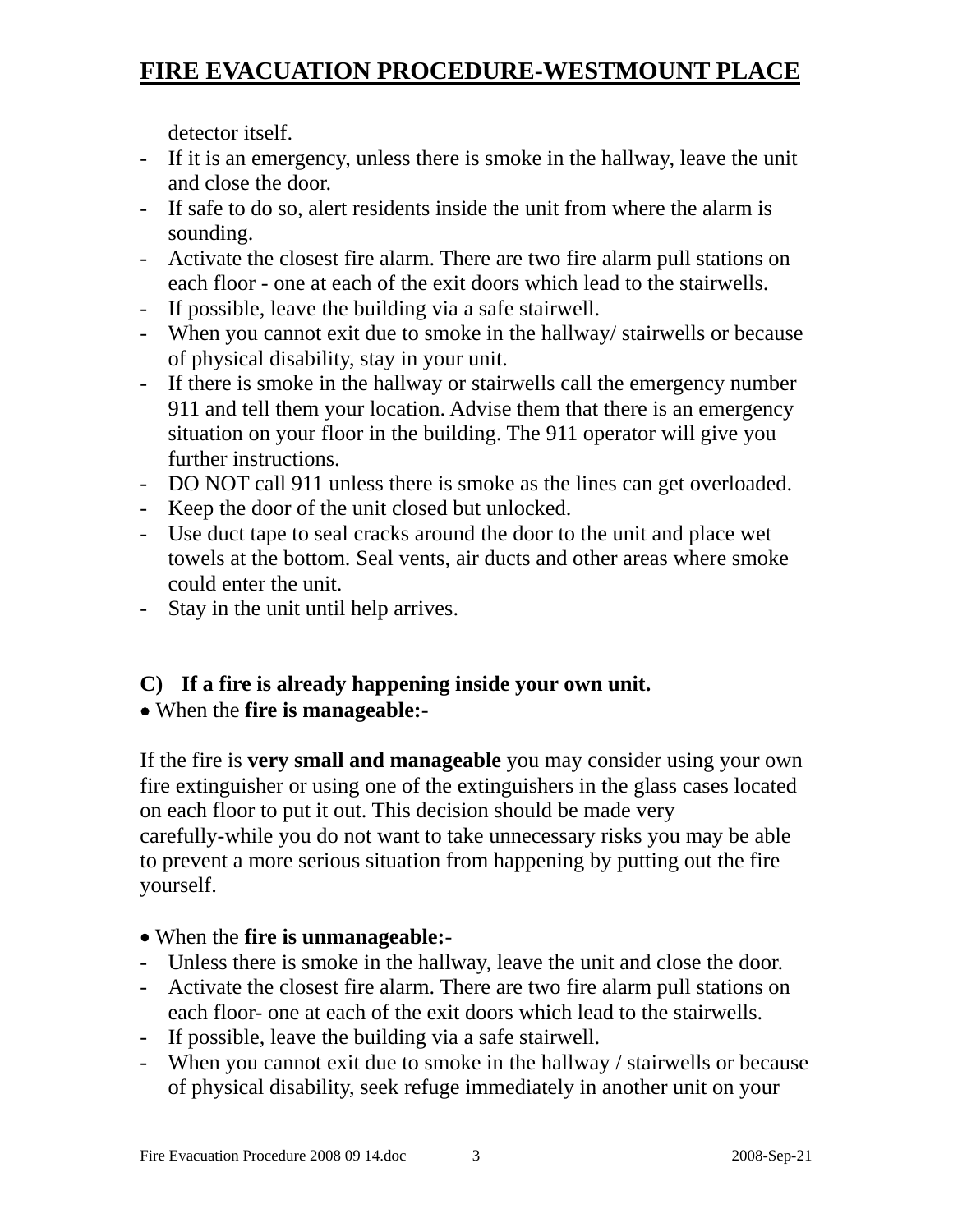floor. **If you cannot enter another unit**, you are in immediate danger. There is a firefighter's phone behind a red metal and glass panel on each floor. It is located below the alarm bell. Break the glass and lift the phone. There is no dial tone but it rings in the Fire Panel room on the main floor where the fire department personnel will be. Tell them the floor you are on and then stay by the elevators.

- Call the emergency number 911 and tell them your location. Advise them that there is an emergency situation in your building. The 911 operator will give you further instructions. DO NOT call 911 unless there is smoke as the lines can get overloaded.
- Keep the door of the unit closed but unlocked.
- Use duct tape to seal cracks around the door to the unit and place wet towels at the bottom. Seal vents, air ducts and other areas where smoke could enter the unit.
- Stay in the unit until help arrives.

## **D) If smoke has already entered your unit, you should:-**

- Keep as low as possible where the air is cleaner below the smoke.
- Call 911 and tell them your location and that you are trapped by smoke.
- Turn off all fans
- As a last resort, move to the balcony and close the doors behind you
- Hang out a towel or blanket so the Fire Department will know your location.
- Take a cordless or cell phone with you and warm clothes or blankets if the weather is cold.

## **E) General**

## • **Treat all alarms as 'REAL'. If the alarm is false you will be notified over the speaker system.**

## • **As the stairwells are the main escape route, the corridors and stairwell must be kept clear of anything which in any way obstructs access.**

- Make sure that you have a roll of duct tape available inside your unit
- Never go up to the roof since it is not designated as an exit

• The firemen take the elevator to the floor below where the fire alarm went off and then take the steps up. It is essential that elevators are only used by the fire department.

• The sprinkler system covers only the underground parking areas and the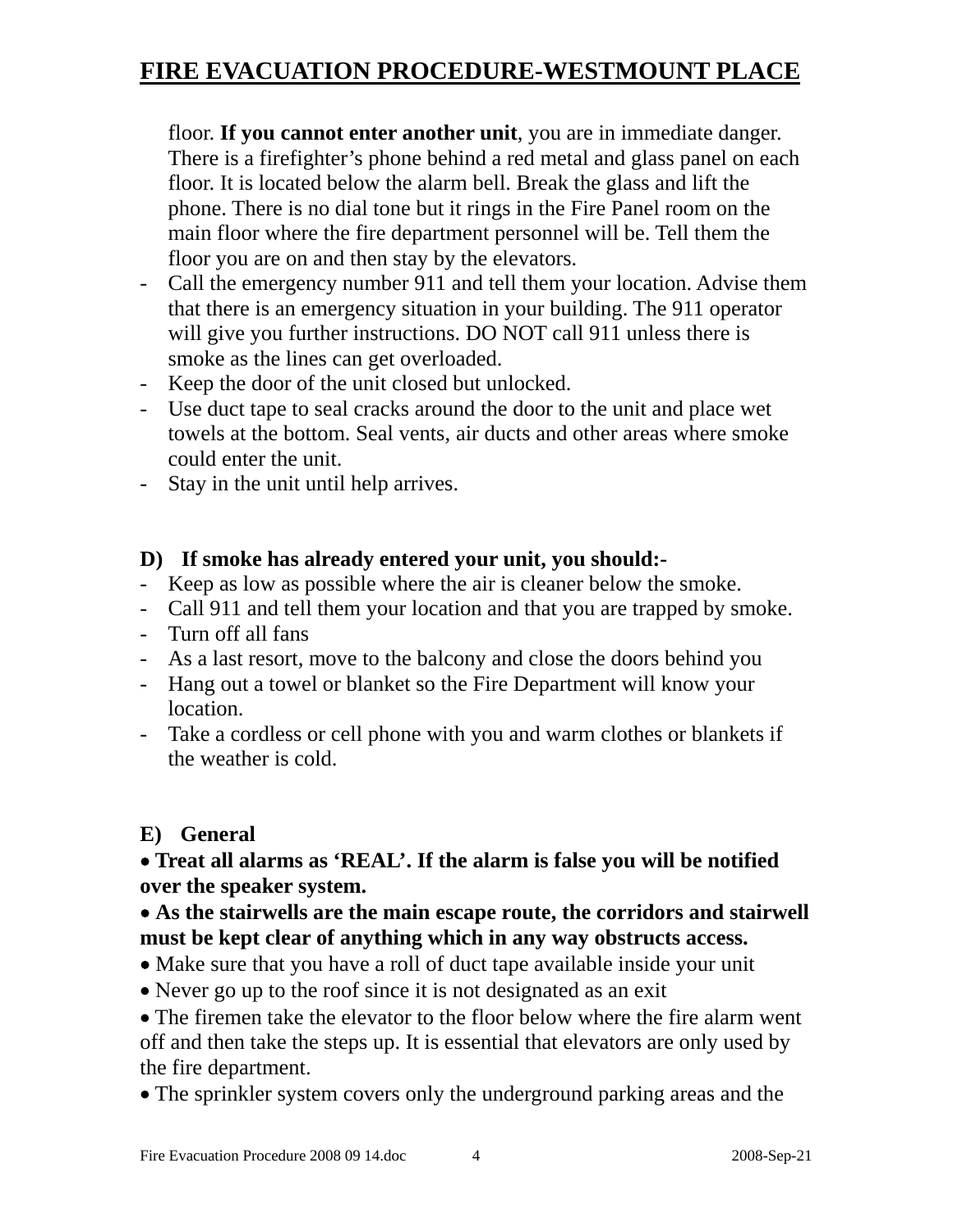first four floors. Vehicles hitting the sprinkler heads cause the alarms to go off. If your vehicle has caused this please immediately tell the person on the Front Desk who will in turn inform the Fire Department.

# **Attachments which give further advice**

- Attachment 1 -To Go?? Or to Stay??
- Attachment 2 Prevention -Fire safety begins with you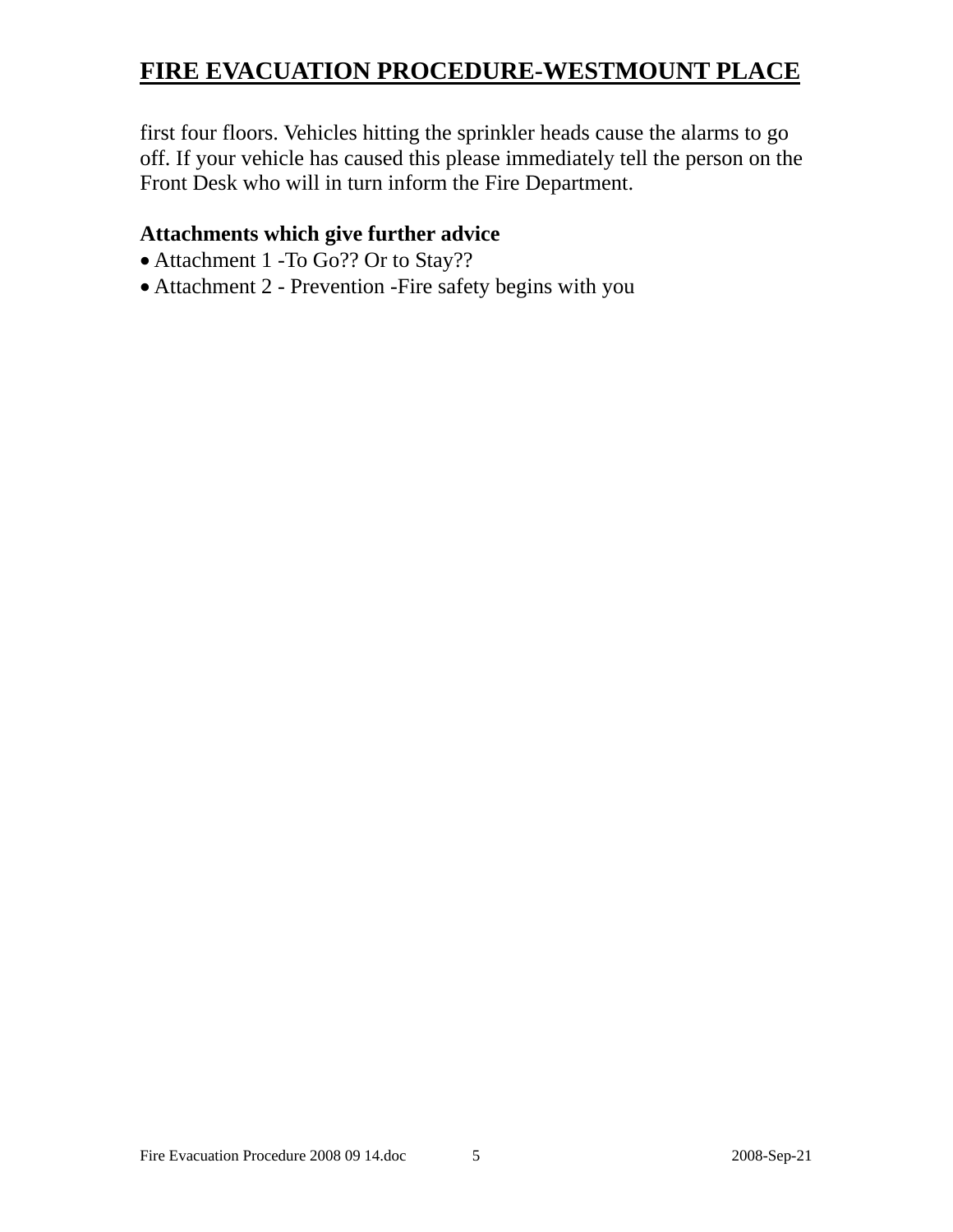**Attachment 1 -To Go?? Or to Stay??**

 $\Box$  $\Box$  $\Box$   $\Box$  $\Box$  $\Box$  $\square$ <br/> $\square$  $\Box$ 

Fire In Your Residential Building

*To Go??* **or** *To Stay??*

#### **Your safety depends on the right decision.**

Your fire safety is **your** responsibility! If you live in an apartment or condominium, your safety also depends on the actions of the building management and other residents. Every fire is potentially dangerous and unpredictable, so do not underestimate the risk to your life. Fire and smoke move very quickly, and the conditions in any part of the building may change in an instant. Smoke can spread throughout a building and enter your suite even when the fire is many floors away. During an emergency, you will not have much time to decide what to do. Make sure you know what to do ahead of time.

# 1

Some information I have read tells me to evacuate immediately in case of fire. Other information says that I will be safer if I stay in my suite. Which is correct?

To go or to stay ... the decision is yours. Each option involves a major commitment on your part. Your choice will depend on the circumstances at the time of the emergency. You should understand the consequences of this important decision. **Most of the time, the best thing to do in a fire is leave the building as soon as possible. If you let this opportunity pass, you must be prepared to protect yourself from smoke and other effects of fire until you are rescued or told by the fire department that it is safe to leave.** This may take a long time and the conditions in the building may deteriorate. Do not try to leave your suite a long time after the fire alarm has sounded. The longer you wait to evacuate, the more risk there is that heavy smoke and heat will have spread into the stairways and corridors. Your chances of survival are significantly reduced. The following information will help you to make the right decision and to develop a personal fire emergency response plan ahead of time.

# When should I go?

Evacuation is appropriate under any of the following conditions: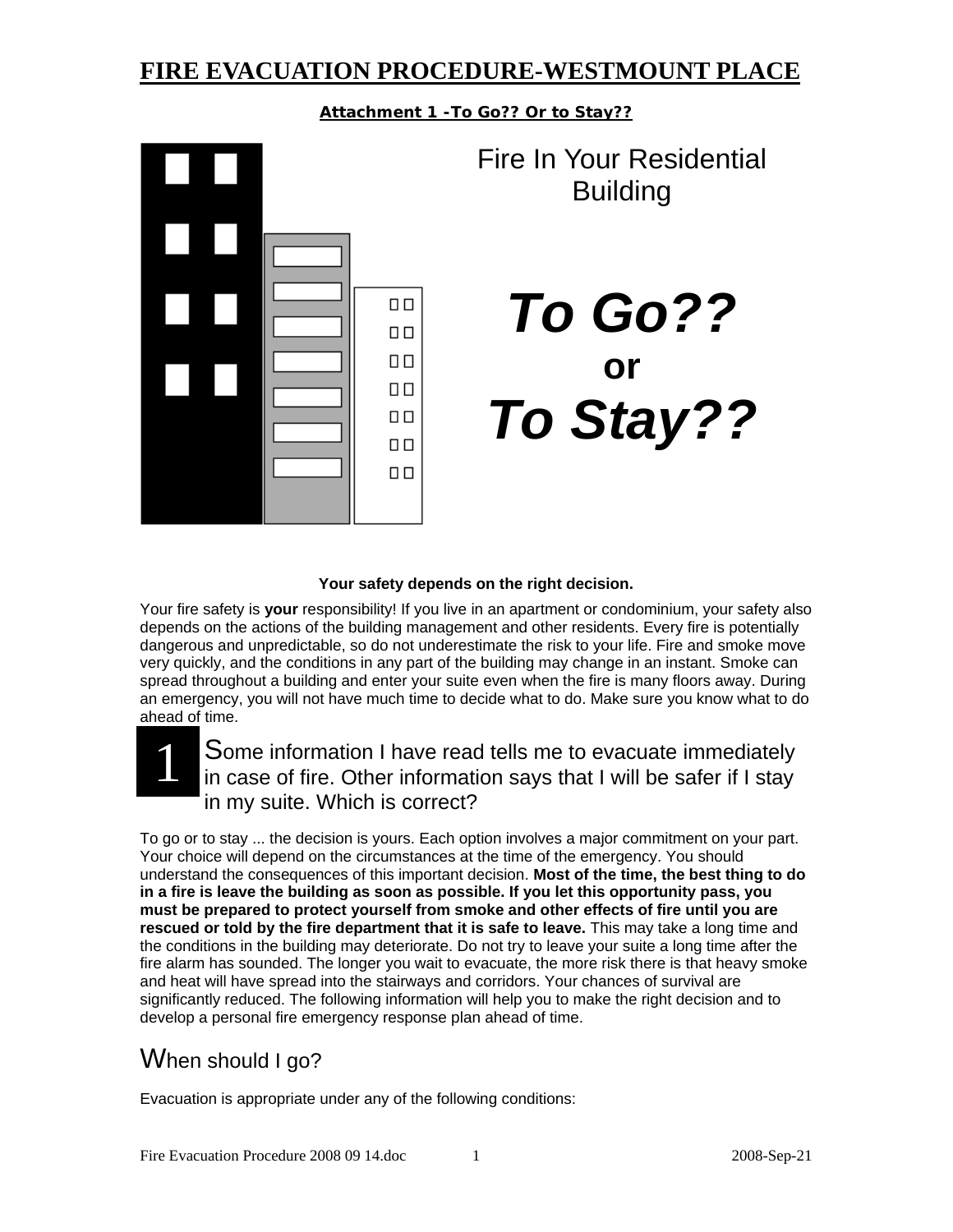#### **Attachment 1 -To Go?? Or to Stay??**

**A: As soon as possible when you hear the fire alarm or discover a fire**. The earlier you leave, the better are your chances of getting out safely no matter where you are located in relation to the fire area. It is extremely rare for stairways and corridors to be contaminated by smoke in the early stages of a fire. Proceed as quickly as possible to the outside.

**B: When the fire is in your suite.** You are in immediate danger and should ensure that everyone who is in your suite leaves with you. If you have physical limitations, plan ahead to ensure that you can get the assistance you need to evacuate quickly. Close the suite door behind you. Activate the fire alarm system and warn other residents located on your floor as you exit the building. Call the fire department when it is safe to do so.

**C: When the fire is on your floor or the floor below you.** You are at high risk and should evacuate as quickly as possible if you have reason to believe that the fire is on your floor or on the floor immediately below you. Activate the fire alarm system (if the bells are not yet ringing) and warn other residents located on your floor as you exit the building.

# When should I stay in the suite?

Remaining in the suite is appropriate under any of the following conditions:

**A: If you encounter smoke in the corridor on your floor.** This may be an indication that the fire is in an advanced stage or is located on your floor. If you cannot safely reach an exit stairway, return to your suite as quickly as possible. Take actions to protect yourself from smoke. Call the fire emergency number and provide details of your situation..

**B: If you encounter smoke in the exit stairs.** The fire may have breached the stairway enclosure. Do not travel through smoke. Do not go to the roof. Re-enter the floor area immediately. If the corridor is free of smoke, try an alternate exit stairway. Otherwise, seek refuge in a suite on that floor as quickly as possible. Take actions to protect yourself from smoke. Call the fire emergency number and provide details of your situation.

**C: If instructed to remain in the suite by fire department personnel handling the fire emergency**. Attempting to evacuate at this stage may expose you to smoke unnecessarily and may impede fire fighting operations. If you are located on the fire floor or on the floor immediately above the fire floor, you are at high risk and may require rescue. Take actions to protect yourself from smoke. Call the fire emergency number and provide details of your situation.

**D: If you are physically unable to use the stairs.** Take actions to protect yourself from smoke. If you are located on the fire floor or on the floor immediately above the fire floor, you are at high risk and may require rescue. Call the fire emergency number and provide details of your situation.

#### What else can I do to prepare myself before a fire emergency occurs? 2

Become familiar with the fire safety features provided in your building. For example, the effects of fire will be significantly reduced in a fully sprinklered building. This is an important consideration if you are unable to use stairs to evacuate the building during a fire emergency (e.g. physical disabilities, medical condition, etc.) or where the fire department has limited capacity to carry out rescue. Learn the location of the exit stairways and practice using them. Know which floors you can use to cross from one stairway to another. Familiarize yourself with the fire alarm signal. Identify the location of fire alarm manual pull stations and read the instructions about how to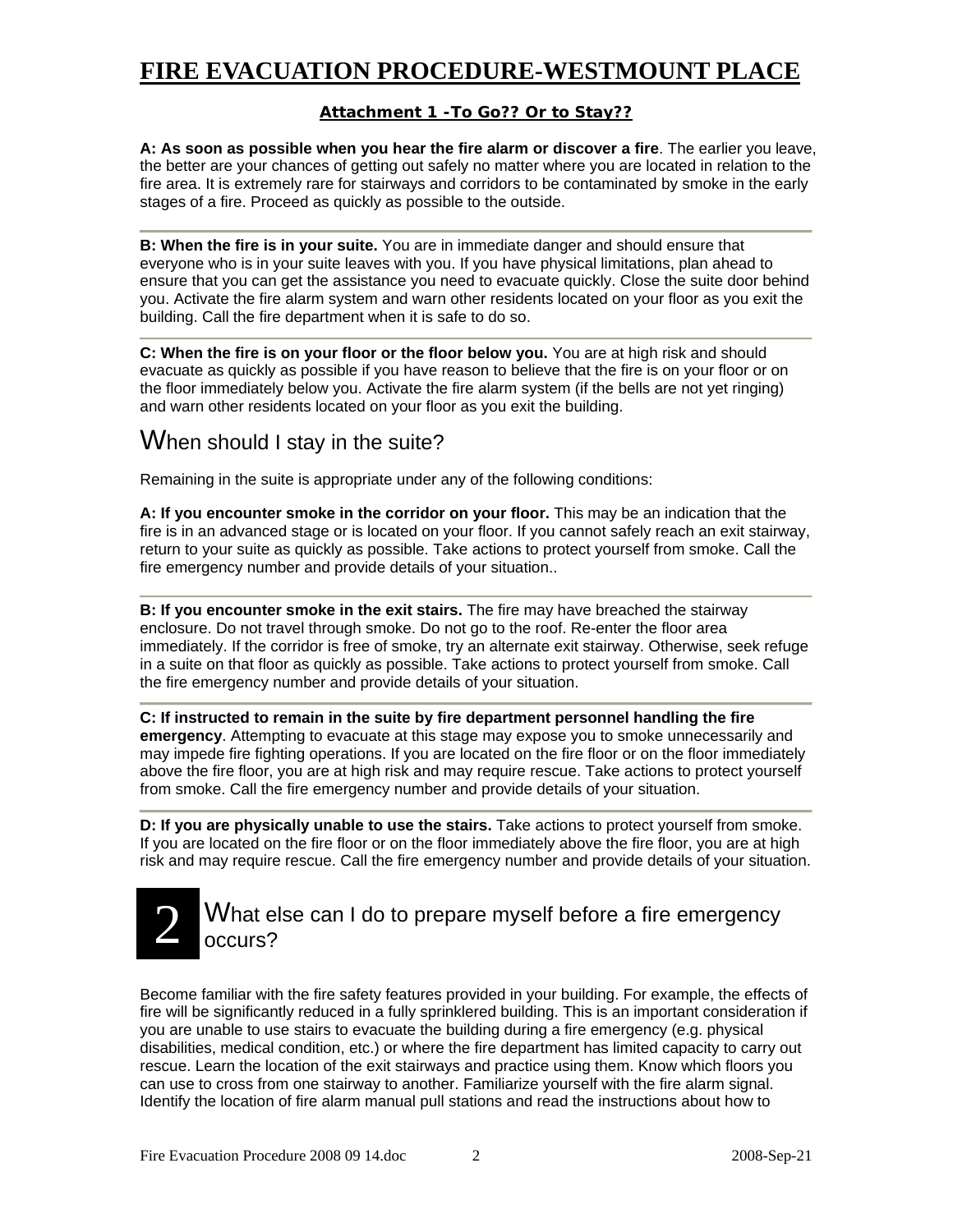### **Attachment 1 -To Go?? Or to Stay??**

operate them. If your building has a voice communication system, learn how it will be used by supervisory staff during an emergency. Get a copy of the fire emergency procedures from your building management and read them carefully. They may also be able to provide you with other important information. Keep this material in a prominent place and review it periodically. Contact your fire department for more information or to request a fire safety presentation for all residents.



## How can I identify the location of a fire when I hear the fire alarm?

In some buildings, the fire alarm system may have different tones (evacuation and alert signals) which will assist you to identify when immediate evacuation is required for your floor. If the building is equipped with a voice communication system, supervisory staff may be appointed to provide information on the location of the fire to the building occupants. Find out if these features apply to your building by becoming familiar with the building fire safety plan and emergency procedures as discussed in item No. 2 above.



# What actions can I take to protect myself from smoke entering the suite during a fire?

The following steps can be taken to protect yourself from smoke entering the suite during a fire emergency:

- Use duct tape (masking tape may also be effective) to seal cracks around the door to your suite and place wet towels at the bottom. Seal vents, air ducts and other areas where smoke is entering the suite in the same manner.
- If smoke is worse in one room (e.g. bathroom), close the door and seal off the room with tape and wet towels as noted above.
- If the suite fills with smoke, move to the balcony (if you have one) and close the doors behind you. Take a cordless or cellular phone with you if available. Call the fire emergency number and provide details of your situation. Also, take warm clothes or blankets if the weather is cold.
- If you do not have a balcony, go to the most smoke-free room, close the door and seal it with tape and towels. Open the window for fresh air but be prepared to close it again if this makes the conditions worse. Never break the window to get fresh air or you will not be able to seal it off if conditions change.
- Keep low to the floor where the air is cleaner.

Make sure that you have a roll of duct tape readily available. Duct tape can be purchased in most hardware stores.



I have read that most people die trying to evacuate during a fire. Is this true?

Experience shows that people who evacuate in the early stages of a fire can safely reach the outside. Most people die because they attempt to leave the building through smoke-filled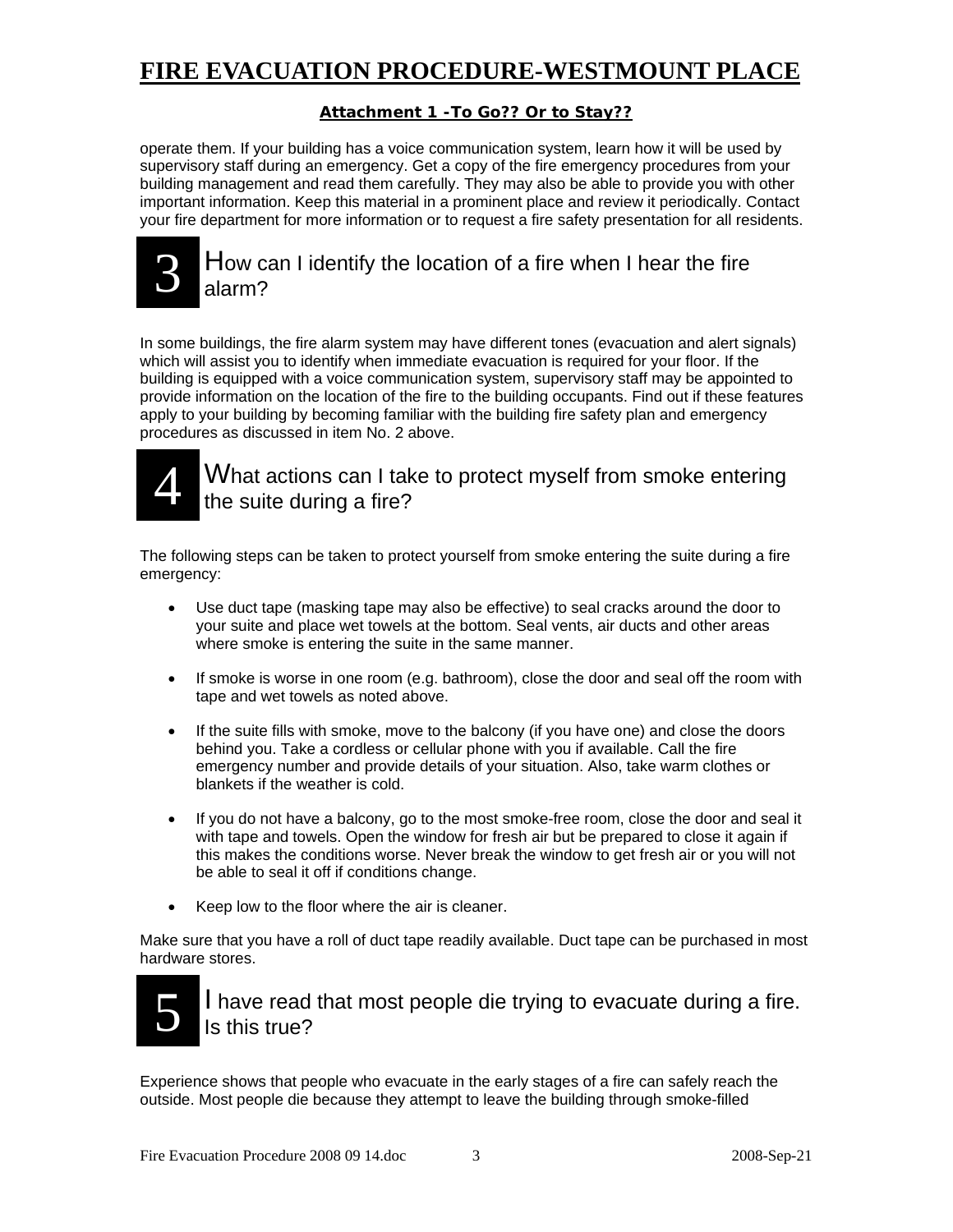### **Attachment 1 -To Go?? Or to Stay??**

corridors and stairs in the advanced stages of a fire. Although the conditions are different for each fire, this could occur as early as 10 minutes after the start of the fire. If you made the decision to stay in the suite during the fire emergency, do not change your mind and attempt to evacuate later. Please refer to item No. 1 for details of when evacuation is and is not appropriate. If you encounter smoke during evacuation, look for an alternate route that is clear of smoke, return to your suite or seek refuge with other occupants on the nearest floor. Do not use the elevator for evacuation (except under direction of the fire department) and never go to the roof since it is not designed as an exit.



Many people are reluctant to evacuate unless they are certain that there is a real fire. This problem is made worse by nuisance alarms. Remember, a real fire grows for every minute that you delay and you may lose the only opportunity to evacuate safely. For this reason, all occupants who are able should begin evacuation procedures immediately upon hearing the alarm. If you made an initial decision to stay in your suite when a fire emergency occurs, do not attempt to evacuate in the advanced stages of the fire. You cannot outrun the effects of fire and smoke and will be placing yourself in extreme danger. Each suite is designed as a fire compartment and will afford you a degree of protection during the fire emergency. However, smoke spread into your suite is very likely so be prepared to protect yourself from smoke for the duration of the emergency. This may be a long time.

Source of this attachment:

http://www.firesafetycouncil.com/english/pubsafet/96-035at.htm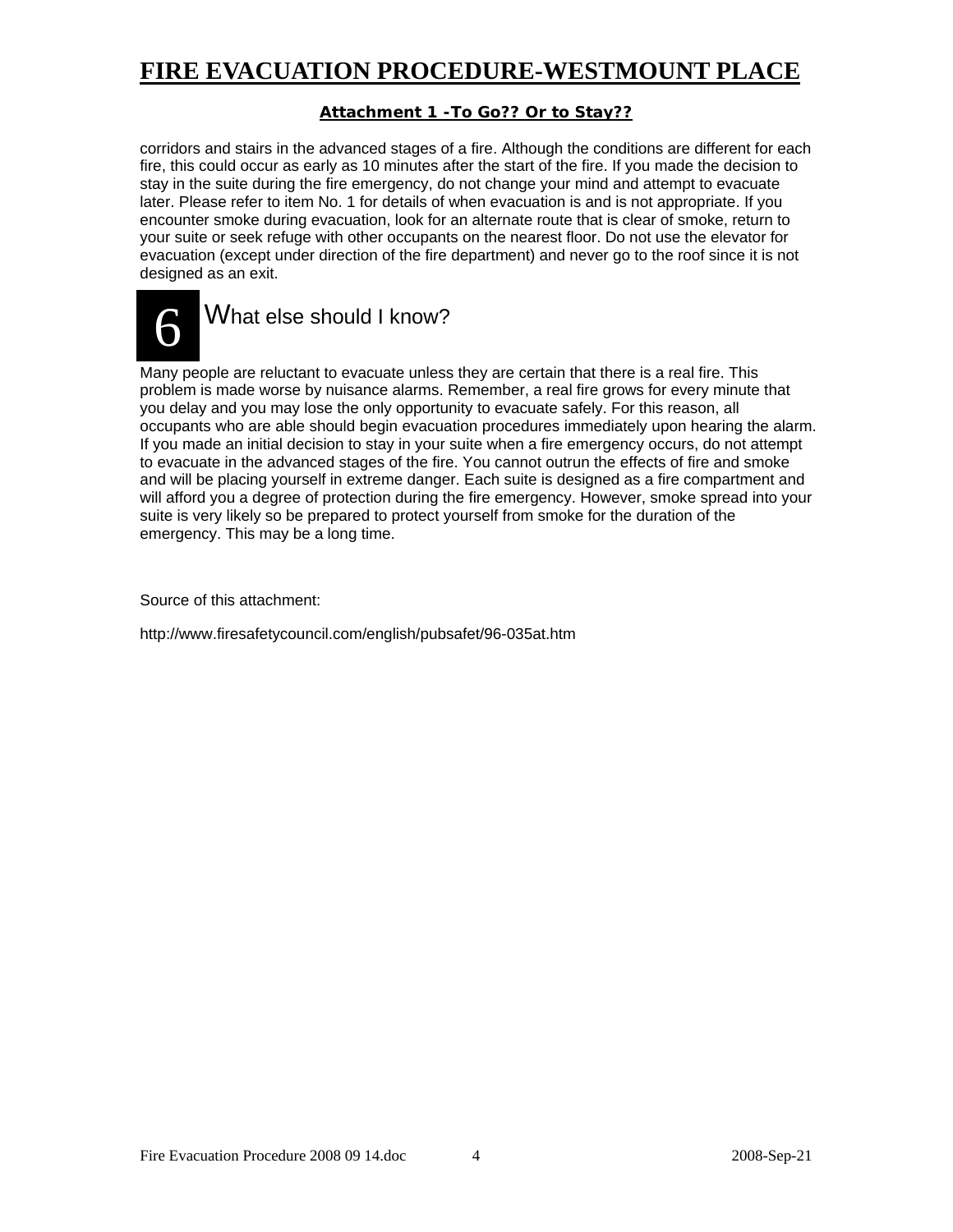### **Attachment 2 - Prevention -Fire safety begins with you**

#### *Don't be caught off-guard - prepare for the unexpected now:*

Do you know how to react if you can't follow your planned evacuation? Could you protect yourself and others in an extraordinary event? When all else fails, you are ultimately responsible for your own safety. Though these situations may require split-second thinking, understanding what your options are ahead of time will help you to make better decisions.

- Always respond quickly to alarms or other indicators of emergency conditions. In case of emergency, keep in mind the concept of R.E.D. - React or Recognize, Evaluate and Decide as a guide for evacuation situations:
	- React or Recognize: Take any indication of smoke, fire or other threat seriously.
	- Evaluate: Judge the levels of threat to your safety, such as smoke or fire, your physical ability to evacuate or relocate, and the needs and the abilities of others you are with. Understand the conditions in your immediate area. Be prepared to seek a safe area if conditions get worse. Avoid breathing smoke by staying low.
	- Decide: Determine whether to evacuate the building, relocate to a safe area, or remain in place.

#### *Fire Alarms:*

Smoke alarms are lifesavers - but only if they work. Your fire department reminds you to test your smoke alarms each month by pushing the alarm test button. If you have difficulty reaching your alarms, use a broom handle or a cane to gently press the test button for 30 seconds. If the alarm doesn't sound, replace the battery or the alarm immediately. Remember, only a working smoke alarm can save your life. For battery-operated alarms, change the batteries at least once a year or whenever the low-battery warning chirps. Don't remove the batteries for any other reason. Remember: NO BATTERY, NO CHANCE.

#### *Cooking Safety:*

Did you know that cooking is the number one cause of home fires in Ontario? Many of these fires start because pots and pans are left unattended on the stove. So next time you cook, your fire department encourages you to STAND BY YOUR PAN.

If you must leave the kitchen when you're cooking, turn off the stove and remove the pot from the burner, especially if you are using oil or high temperatures. A cooking fire can start in a flash, so keep an eye on your fries and STAND BY YOUR PAN!

#### *Electrical Hazards:*

Keep electrical hazards in check! The improper use of extension cords can cause shocks, fires and other electrical hazards. Your fire department asks that you check your extension cords to make sure they are not frayed or damaged, and that the prongs are not loose. Keep your extension cords away from heat or water and avoid running them under carpets or heavy furniture.

#### *Portable space heaters:*

Portable space heaters can quickly warm up a cold room, but they have also been the cause of many serious home fires. Your fire department urges you to use your heaters with care. Keep portable heaters at least one metre (3 feet) away from all combustible materials, including paper, bedding, furniture and curtains. Never use your heater to dry clothing or shoes. Make sure you turn the heaters